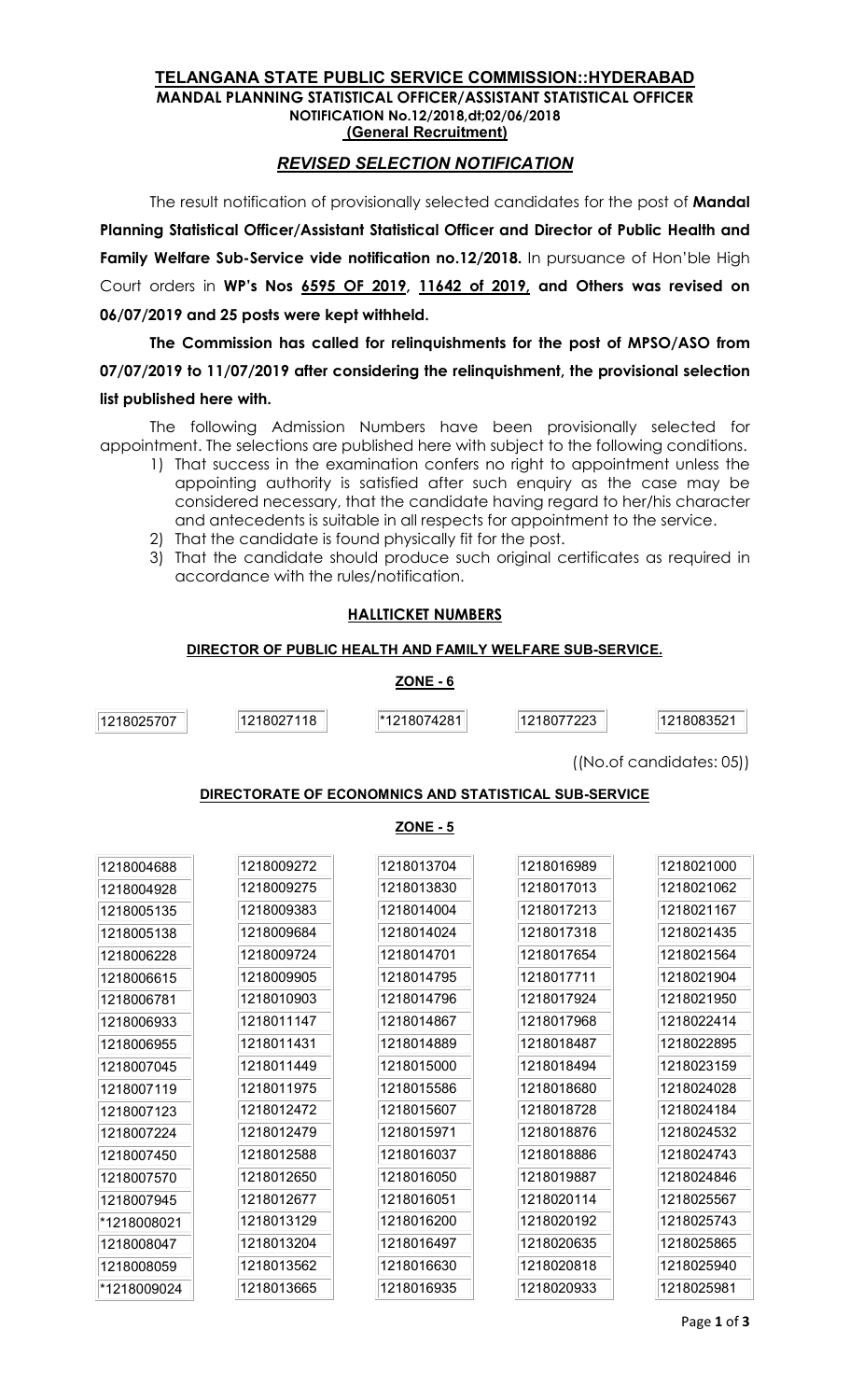| 1218026235 | 1218030365 | 1218035160 | 1218041565 | 1218045204   |
|------------|------------|------------|------------|--------------|
| 1218026582 | 1218031398 | 1218035807 | 1218042248 | 1218045212   |
| 1218026765 | 1218031646 | 1218036011 | 1218042298 | 1218045730   |
| 1218026801 | 1218031798 | 1218036198 | 1218042810 | 1218046411   |
| 1218026923 | 1218032101 | 1218036234 | 1218042892 | 1218047471   |
| 1218027221 | 1218032132 | 1218036341 | 1218043136 | 1218047594   |
| 1218027830 | 1218032151 | 1218036422 | 1218043205 | 1218048180   |
| 1218028226 | 1218032330 | 1218036473 | 1218043448 | 1218048213   |
| 1218028414 | 1218032489 | 1218036732 | 1218043675 | 1218048692   |
| 1218028593 | 1218033346 | 1218037167 | 1218043897 | 1218048948   |
| 1218028671 | 1218033497 | 1218038032 | 1218043939 | **1218049022 |
| 1218028906 | 1218033567 | 1218038050 | 1218043961 | 1218049135   |
| 1218029407 | 1218034610 | 1218038164 | 1218044158 | 1218058662   |
| 1218029645 | 1218034625 | 1218038232 | 1218044177 | 1218058682   |
| 1218029928 | 1218035017 | 1218038663 | 1218044415 | 1218086790   |
| 1218030123 | 1218035114 | 1218039405 | 1218044732 | 1218092516   |

((No.of candidates: 180))

\*\* HT.No. 1218049022 – The result of the candidate is released whose selection is withheld in the revised selection dated: 26/06/2019 due to affect of WPs in Hon'ble High Court, as in the revised selection made after relinquishments there is no effect of the court cases on the selection of the candidate.

| ٠<br>Ξ<br>w<br>− |  |
|------------------|--|
|                  |  |

| 1218000007 | 1218004092 | 1218052255 | 1218058045 | 1218066448 |
|------------|------------|------------|------------|------------|
| 1218000051 | 1218004345 | 1218052502 | 1218058112 | 1218066772 |
| 1218000098 | 1218011297 | 1218052535 | 1218058466 | 1218066831 |
| 1218000271 | 1218015685 | 1218052606 | 1218058605 | 1218067225 |
| 1218000354 | 1218029148 | 1218052677 | 1218058847 | 1218067559 |
| 1218000406 | 1218030113 | 1218052695 | 1218059395 | 1218067569 |
| 1218000414 | 1218034606 | 1218052893 | 1218059597 | 1218067790 |
| 1218000537 | 1218036362 | 1218052925 | 1218059653 | 1218068651 |
| 1218000606 | 1218039102 | 1218053012 | 1218059945 | 1218068911 |
| 1218000664 | 1218039280 | 1218053066 | 1218060052 | 1218068922 |
| 1218000684 | 1218039703 | 1218053113 | 1218060152 | 1218069029 |
| 1218000786 | 1218041004 | 1218053676 | 1218060759 | 1218069052 |
| 1218000907 | 1218041239 | 1218053737 | 1218060865 | 1218069088 |
| 1218001286 | 1218043054 | 1218053774 | 1218060951 | 1218069342 |
| 1218001595 | 1218044771 | 1218053786 | 1218061153 | 1218069504 |
| 1218001893 | 1218049827 | 1218053982 | 1218061367 | 1218069634 |
| 1218002005 | 1218049931 | 1218054130 | 1218061674 | 1218069644 |
| 1218002178 | 1218050128 | 1218054945 | 1218062085 | 1218069650 |
| 1218002341 | 1218050348 | 1218055204 | 1218062764 | 1218069777 |
| 1218002389 | 1218050674 | 1218055221 | 1218062950 | 1218069812 |
| 1218002716 | 1218050950 | 1218055427 | 1218063417 | 1218070489 |
| 1218002727 | 1218051019 | 1218055499 | 1218063549 | 1218070639 |
| 1218002747 | 1218051022 | 1218055654 | 1218063678 | 1218070705 |
| 1218002790 | 1218051112 | 1218055793 | 1218064370 | 1218071256 |
| 1218002914 | 1218051155 | 1218055818 | 1218064439 | 1218071390 |
| 1218003007 | 1218051160 | 1218056825 | 1218065128 | 1218071456 |
| 1218003110 | 1218051212 | 1218056950 | 1218065292 | 1218071540 |
| 1218003123 | 1218051546 | 1218057012 | 1218065617 | 1218071562 |
| 1218003296 | 1218051629 | 1218057055 | 1218065625 | 1218071695 |
| 1218003448 | 1218051953 | 1218057249 | 1218065647 | 1218071806 |
| 1218003888 | 1218052025 | 1218057327 | 1218065689 | 1218071994 |
| 1218003939 | 1218052158 | 1218057728 | 1218066111 | 1218072206 |